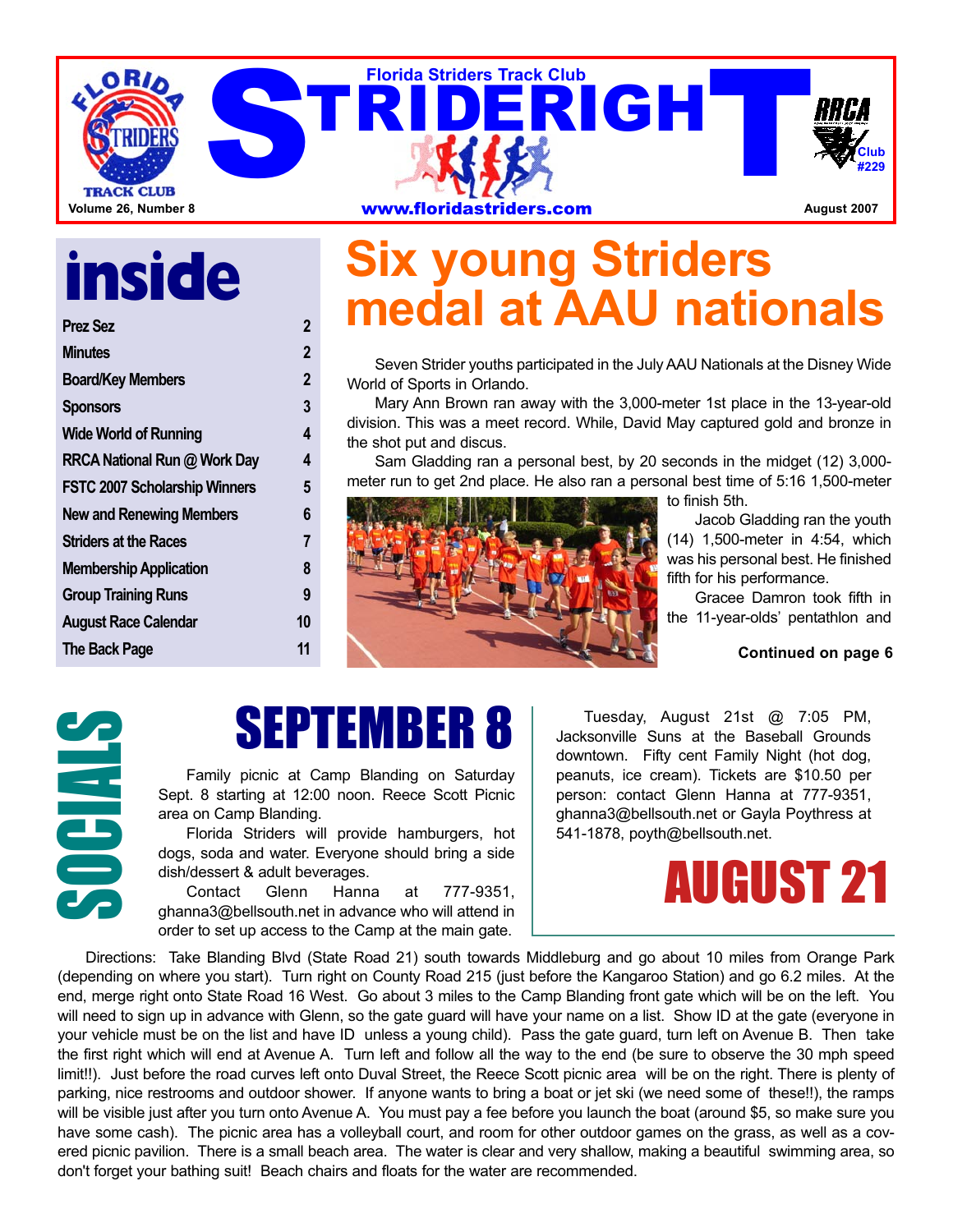

## By Dave Bokros Prez Sez

The Florida striders have been running in Orange Park for almost thirty years. The Sun Tire run is very special to a lot of runners, but so is the Sunday run in San Jose with Stephanie Griffith and company. The Monday afternoon bridges run downtown at 5:00 and 5:30 with Danny Weaver and Kellie Howard. You can go to any of the runs listed on the RRCA list of runs for North Florida and you will probably find at least one long-time Strider member! I was going through security at Reagan National airport and the gentleman checking my laptop for explosives was excited because I had a Strider shirt on and we are who he ran with when he was stationed in Jacksonville! In fact, there are more

Striders in North Florida, and, indeed the country, than reside in Clay County. Nothing brings that home like the Gate River Run. We have an entire extended Family in south Florida, who, in large part, has never lived in Jacksonville, but their father was a Strider and they all have family memberships so that they can come up every year for Gate and party in the tent with the rest of the Strider family! I didn't get a chance to meet them and heard the story second hand, so if you read this send me an email or give me a call. I don't want to miss you guys next year!

I heard from someone that many outside of Orange Park feel excluded since

#### **Continued on page 6**

## **Board of Directors' Minutes 7/10/2007**

The meeting was called to order by Dave Bokros at 7:05 p.m. Directors present were Dave Bokros, Vicky Connell, Mike Ford, Glenn Hanna, George Hoskins, Kim Lundy, Keith Poythress, Gayla Poythress, Mike Mayse, John Metzgar, Denise Metzgar, James Vavrina, and Kay Womack.

**Minutes:** No changes to the June minutes.

**Treasurer's Report:** George Hoskins presented the report for June. He pointed out some expenditures and expenses, to include a merchandise order of \$644. An adjustment of \$6 was made to correct a previous balance calculation. Our race account total is currently \$20,887.24. At some point the balance in the race accounts will drop down to \$500 as seed money for the next year, with all the profit transferring to the main account. George mentioned the Compass bank CD which has rolled over into an 8 month CD which matures next February. The report was filed as presented.

**Youth Competition Fund Proposal:** Mike Ford went over the proposal for the Youth Competition Fund. He explained how this all came about with the initial meeting of the Children's Running Committee. Nancy Barlow, the mother of one of the children who races with the Strider Youth team, came to us with an offer of donations from several local businesses to support our youth team financially as they travel for out of town races. This fund would be administered by the Striders, with approval for fund disbursements, accounting, and monthly reporting to the board. The proposal outlines all these parameters. The money will be available to all Strider student members, High School and below. Kim Lundy explained that we were asking for approval to establish the fund. The Children's Running Committee would be responsible for working out some of the details, such as reimbursement for mileage and so forth. She also explained that all requests for money would have to come through a coach. Keith **Continued on page 8**

> **StrideRight Editor** Trish Kabus . . . . . . . . .(C) 343-5181 email: striderightedit@aol.com

| 2007-2008 Board of Directors                                               |
|----------------------------------------------------------------------------|
| & Key Members                                                              |
| (Board Members marked with an *)                                           |
| President/Memorial Day 5K Director:<br>*Dave Bokros  (C) 545-4538          |
| email: DBokros@comcast.net                                                 |
| Vice President/Membership Director/                                        |
| <b>Newsletter Circulation Manager*:</b>                                    |
| Mike Mayse (H) 777-6108                                                    |
| email: FloridaStriders@comcast.net                                         |
| Treasurer:<br>*George Hoskins  (H) 264-4372                                |
| email: ghoskins@bellsouth.net                                              |
| Secretary:                                                                 |
| * Vicky Connell  (H) 276-0193                                              |
| email: VickyJC@comcast.net<br><b>E-News Coordinator</b>                    |
| Lillian Lawless  (H) (302) 477-0373                                        |
| email: lalawless@verizon.net                                               |
| River Road Resolution 5K Director: Bob Boyd                                |
| (H) 272-1770  (W) 272-1770                                                 |
| email: BobBoydFL@comcast.net<br><b>Equipment Director &amp; Webmaster:</b> |
| JD Smith (H) 264-1673                                                      |
| email: smithj53@bellsouth.net                                              |
| Children's Run Coordinator/Photographer:                                   |
| Vanessa Boyd (H) 272-1770                                                  |
| email: vanessaboydFL@comcast.net<br>The Back Page Columnist:               |
| Mike Marino(H) 477-8631                                                    |
| email: m.t.marino@att.net                                                  |
| Social Coordinator:                                                        |
| *Glenn Hanna  (H) 777-9351                                                 |
| email: ghanna3@bellsouth.net<br><b>Directors at Large:</b>                 |
| *Mike Ford<br>$\ldots \ldots \ldots$ (H) 406-2989                          |
| email: forddog92@hotmail.com                                               |
| *Jay Birmingham (H) 612-2357                                               |
| email: jaygreatheart@aol.com                                               |
| *Kim Lundy<br>$\ldots \ldots \ldots$ (H) 213-0250                          |
| email: woodski135@aol.com                                                  |
| *Kellie Howard  (H) 732-7377                                               |
| email: kellski@comcast.net<br>*John Metzgar (H) 215-9440                   |
| email: weluv2run@aol.com                                                   |
| *Denise Metzgar (H) 215-9440                                               |
| email: weluv2run@aol.com                                                   |
| *Gayla Poythress(H) 541-1878                                               |
| email: poyth@bellsouth.net<br>*Keith Poythress(H) 541-1878                 |
| email: poyth@bellsouth.net                                                 |
| *Mary Ann Steinberg                                                        |
| email: 4steinbergsrun@bellsouth.net                                        |
| John Steinberg                                                             |
| email:4steinbergsrun@bellsouth.net<br>*Nicole Sullivan (H) (954) 253-8099  |
| email: colely77@yahoo.com                                                  |
| *James Vavrina(C) 718-4247                                                 |
| email: jamesvav@hotmail.com                                                |
| *Kay Womack: (C) 718-4210<br>email: kaywoma@hotmail.com                    |
| Hog Jog Director:                                                          |
| <b>Steve Bruce</b><br>. (H) 728-7759                                       |
| email: stevebruce@comcast.net                                              |
| River Run Hospitality Tent Coordinator:                                    |
| Stan Scarlett  (H) 994-2687<br>email: stanscarlett@msn.com                 |
| <b>RRCA Southern Region Director:</b>                                      |
| Ken Bendy  (H) 278-2926                                                    |
| email: kbendy@aol.com                                                      |
| North Florida RRCA Representative:<br>Mike Bowen (H) 850-308-1953          |
| email: michael.s.bowen@gmail.com                                           |
| Run to the Sun Director:                                                   |
| *Gary Hallett (C) 759-7902                                                 |
| email: ghall32447@aol.com                                                  |
| Strider "Person" Coordinator for Races:<br>Al Saffer (W) 665-6996          |
| email: saffat@jea.com                                                      |
| Scholarship Coordinator                                                    |
| (H) 406-2989 (Mike Ford (H)                                                |
| email: forddog92@hotmail.com                                               |
| <b>Assistant Social Coordinators:</b><br>Gayla Poythress(H) 541-1878       |
| email: poyth@bellsouth.net                                                 |
| Kay Womack: (C) 718-4210                                                   |
| email: kaywoma@hotmail.com                                                 |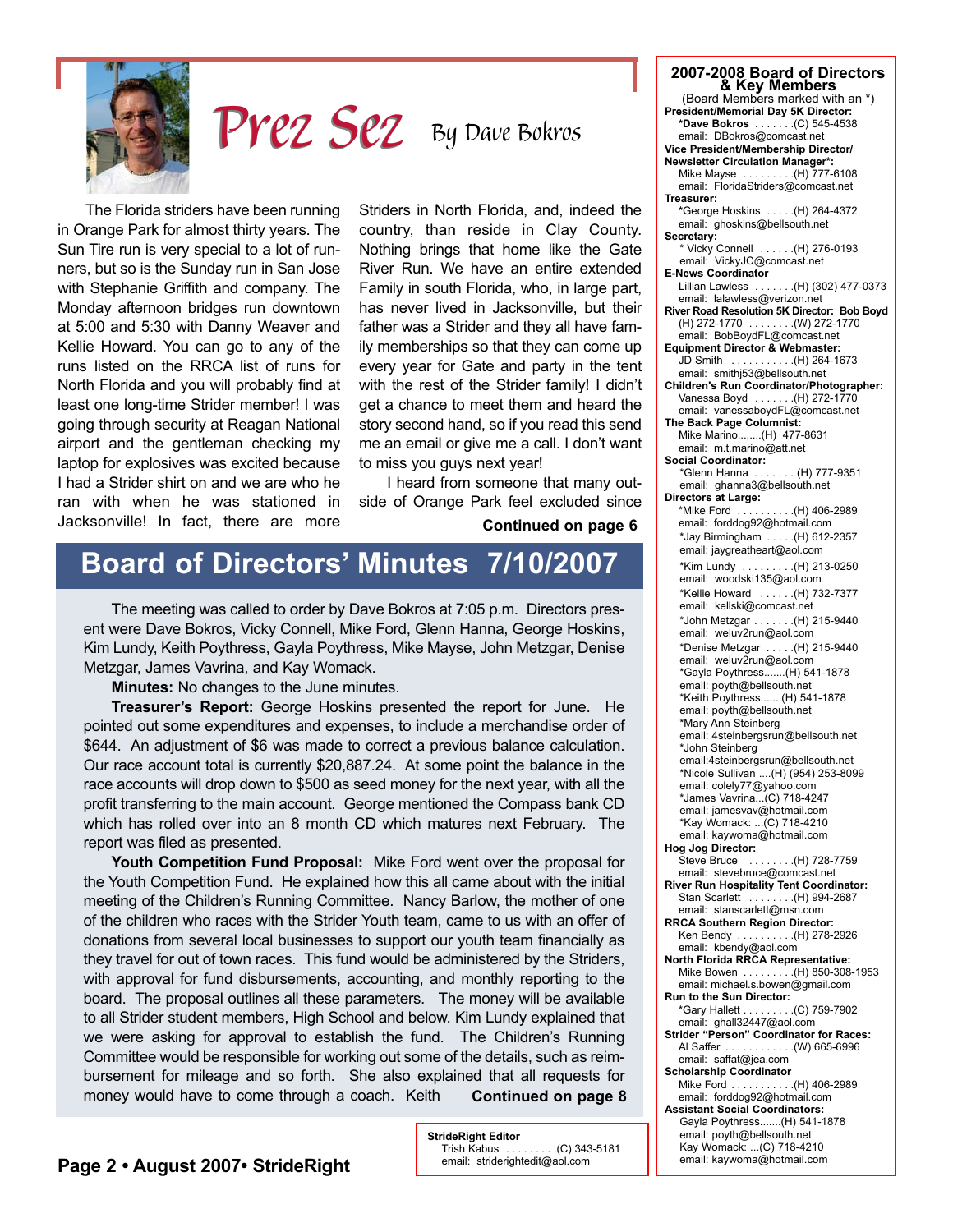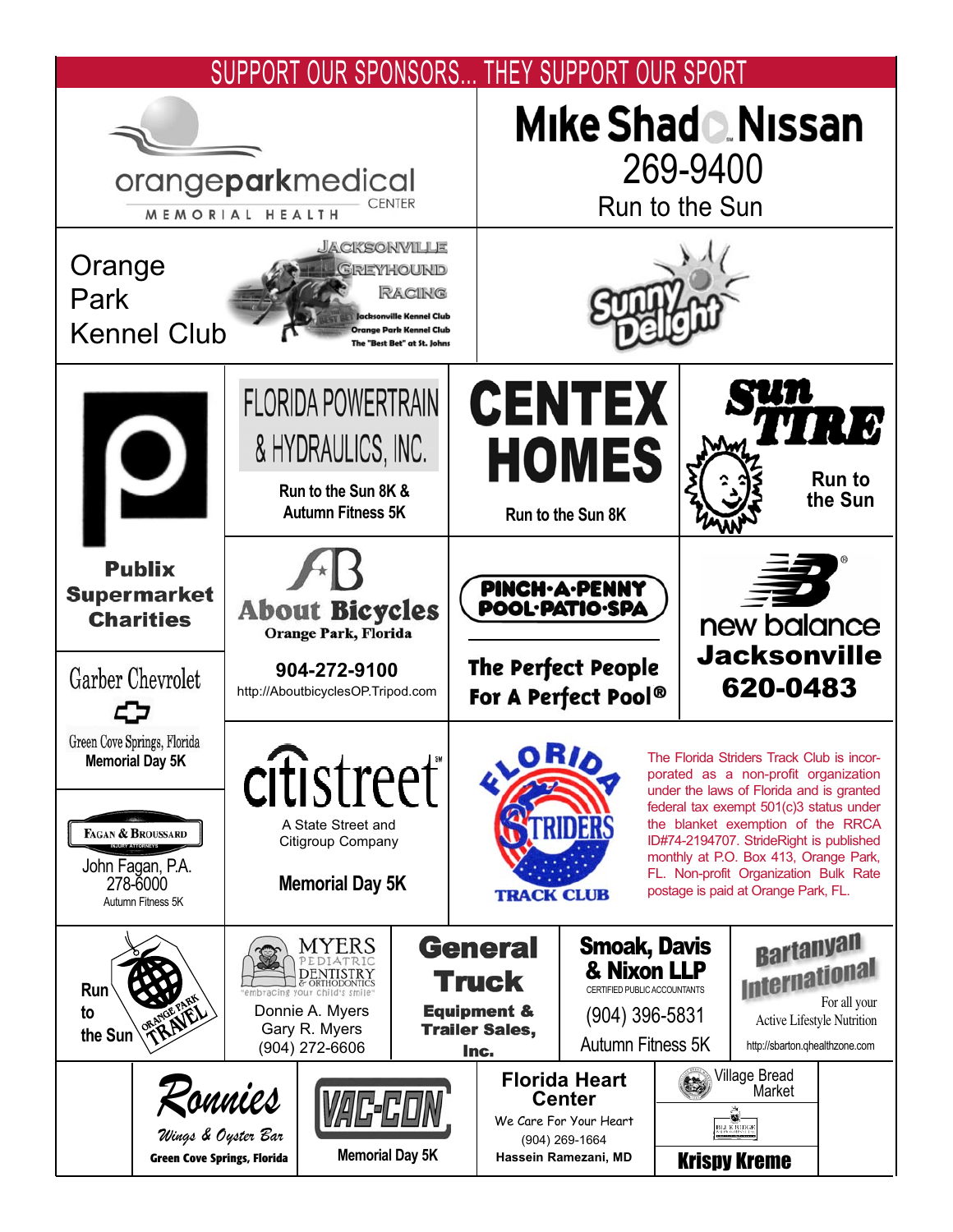## **Striders in the Mountains**

August in Florida—oh, my. One hundred percent relative humidity; air temperatures approaching the temperature of your blood. Your socks are soaked, your shirt clings to your chest like Saran Wrap. Panting is your normal respiratory mode. Like an Inuit describing snow, you have coined eight different words to describe sweating this summer.

Let me whisk you, now, to predawn temperatures in the upper 40s; relative humidity around 20 percent; cool breezes; crisp smells of pine and cedar trees, sagebrush and sweet clover. Campers rise from comfy sleeping bags at 5:30 a.m. to watch the sun peek over the Sangre de Christo Mountains, heralding a new day for running.

Enough!! I know I torture you who remain in the Sunshine State this summer.

But there are Striders who have escaped, for one week or two, to the Colorado Rockies, jogging among those pinon pines and junipers, at the Colorado Mesa Running Camp. Jacob Gladding is here, along with Cameron Davis. Doug Barrows. Danielle Dunn and her dad, Shawn. Mallory Bane, Lindsey Bane, and their mom, Traci. Taylor Shutt and her mother, Babs; Jackson Gardner, Alex and Austin Wester, Debbie Birmingham, and yours truly.

I know. It isn't fair. Our t-shirts (if they get damp at all), dry on the clothesline in about 10 minutes. Showers are largely unnecessary—we take them for fun, not out of necessity. No hard surfaces for running, just grass-covered and dirt roads, mountain trails, and soft paths through the brush.

Field trips: Every running camp should have some. Alex, Austin, Jacob, and Jackson looked like sand-treader camel crickets as they scampered up the 700-foot High Dune at the Great Sand Dunes National Park. Then there is the legendary Rock Creek Run, a steady pull from 8,500 feet to 11,230 feet, in the Rio Grande National Forest. Olympic marathon bronze medallist Deena Kastor credited Rock Creek with building her strength and mental toughness—so all the campers run it, too.

Scenery is a 360-degree affair. Mountain ranges are 15 miles to the east, 20 miles to the south, 70 miles to the west, and 30 miles to the north. The peaks soar to 13,000 feet and above. Wildlife abounds. An elk herd, random deer, and over two dozen wild horses provide examples of natural runners for twolegged striders. Hummingbirds and mountain bluebirds zip in and out of camp while Canada geese honk good morning and nighthawks squawk goodnight.

Food—ah, the food. After one hour or more of charging up and down hills at 8,800 feet above sea level, perhaps any aliment would satisfy. Could the altitude stimulate extra flavor sensors? Regardless of the cause, blueberry pancakes taste sinfully wonderful; watermelon is sweet; pasta is deliscioso. Muffins, cornbread, banana bread, cookies, and brownies, pop fresh from the oven, to complement entrees like lasagna, Salisbury steak, and brown rice with red beans.

After running the dunes and cooling off in Zapata Falls,

#### **The Wide World of Running By Jay Birmingham**

travel with us, now, to Mrs. Riveras's Kitchen (restaurant) where the top menu item is 18A. Eighteen-Ay is the Mucho Gusto Plate which translates as two enchiladas, refried beans, Spanish rice, tossed salad, beef and bean burrito, a taco, and for dessert, a fresh sopapilla with honey. Your drink comes with the meal, anything you want (try the raspberry ice tea). What a deal for \$9.95. It's all you can eat, too, so ask for seconds.

After running Rock Creek, we visit the Pizza Den, across from the Adams State College campus. There, runners indulge in true Italian dishes, all ending in I or O, plus the Den Special, a football sized calzone stuffed with sausage, tomatoes, pepperoni, bell peppers, mushrooms, and onions. Are you getting hungry? I am—I'd better go for another run!

Mark your calendar for the summer of 2008—last week of July and first week of August—-Florida Striders weeks at the Colorado Mesa Running Camp. ●

*Jay Birmingham has run in Colorado almost every summer since 1967.*

**Sign the Pledge to Run@Work and enter to win a FREE pair of PUMA performance running shoes**



The Road Runners Club of America is pleased to announce that PUMA® has joined the efforts to support the 2nd Annual RRCA National Run@Work Day® scheduled on September 21, 2007. PUMA will provide a free pair of PUMA performance running shoes to four lucky individuals that sign the pledge to Run@Work on September 21st.

Simply sign the pledge at http://www.RRCA.org/programs/runatwork and your name is entered into the random drawing for a free pair of PUMA performance running shoes.  $\bullet$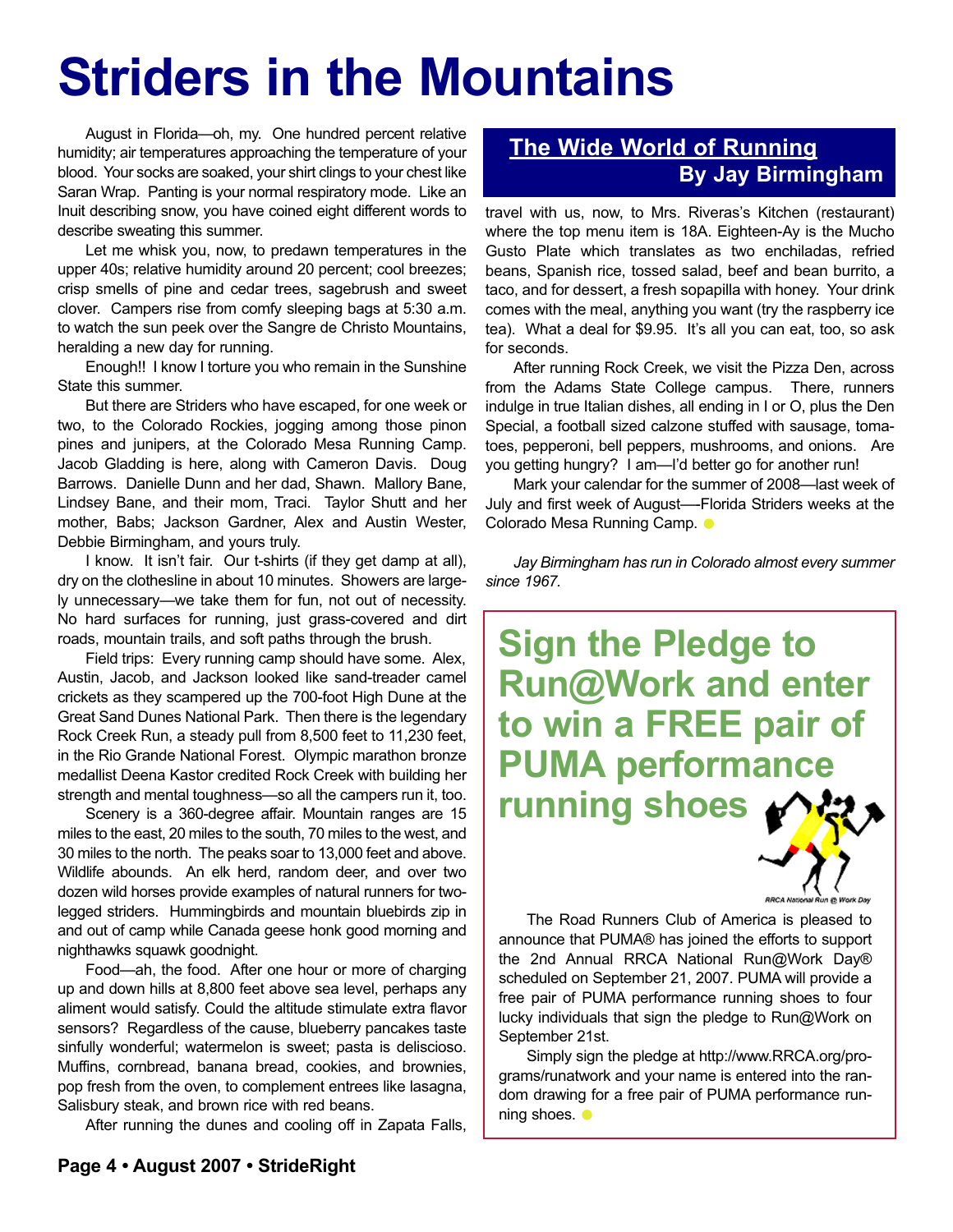## **Florida Striders Scholarship Winners**

#### **Nicholas Maedel**

- Graduate of Ridgeview High
- Class rank 42/374 GPA 3.56
- Captain of Cross country and Track 05/06 & 06/07
- Treasurer of the Future Business Leaders of America
- 1st place in 3200m (9:50)at the Bob Hayes Invite
- Clay County meet and Conference champion in the 1600 and 3200 meter
- 7 time Varsity letter winner (XC and track)
- Highest GPA Award for the Ridgeview High team
- 7th finish at the Southern Region Cross Country Championship
- Won age –group awards at the Tour de Pain, Run for the Pies, Gate river run
- Fellowship of Christian athletes
- Will be attending University of West Florida
- Pursuing Exercise and Sports Science Degree and hopes to become a physical therapist
- He will be running Cross Country and Track for U of W. FLA

#### **Andrew Maedel**

- Graduate of Ridgeview High
- Captain of Cross country and track
- Officer in the Future Business leaders of America
- Part of the sixth place Cross country finish at the State finals
- Elected "most dedicated" by his peers for Ridgeview Team award
- 8 time varsity Cross country and track letterman
- National Honor Society
- Fellowship of Christian Athletes
- Will be attending the University of West Florida
- Major undecided
- He will be running both Track and Cross Country for U of W. FLA

**The winners of the 2007 Florida Striders Track Club's \$1,000 College Scholarship were Nicholas Maedel, Andrew Maedel, and Katie Minchew. Congratulations! There was a total of 16 candidates.**

> **The 2007 Scholarship Committee was made up of Sharon Pentaleri, Kelly Howard, Kim Lundy, and Mike Ford**

> > **"All of these kids were outstanding!" Mike Ford writes, "we enjoyed the experience and wish the kids**

**great success in their future endeavors."**

**Katie Minchew**



- Providence School Graduate
- Class rank 3 of 81 GPA 4.58 weighted 4.0 unweighted
- Varsity Cross Country Captain 05-06
- Varsity Captain for Cross Country and track 06-07
- Fellowship of Christian Athletes
- Anchor Club
- First Baptist Church of JAX High School Choir
- National Honor Society
- Camp Promise ( Special Needs Camp)
- After School Program Assistant for Grandparents' computer class
- After school program assistant for Structure of Intellect (SOI)
- Ortega River run, Winter Beach run, Race for the Cure, Gate River run, Celebration 5k
- College attending in August Florida State University

## **Essay Written to the Strider Scholarship Committee**

#### By Katie Minchew

I know you asked for an aspect of running that has affected me personally, but looking back I found that it was in a period of not running, in a period when I was hurt, that I truly learned the most. It was the end of the Summer before my Senior Cross Country season when I hurt my hip flexor. I could barely walk, much less run. I had been training all Summer and had made a lot of progress and was looking forward to the upcoming season. Instead of running, I spent the next three months doing everything I could to try to get better. I went to numerous doctors and diligently repeated various stretches, but nothing seemed to work. Though I was able to run the last month of the season, I had to spend a lot of time getting back in shape and making up for the lost time and training. I never

fully made it back to the level I was at over the Summer, but I was thankful I was able to run that season at all.

Through this injury I learned many things. I learned that you never really know how much you enjoy something until you can't do it anymore. I had taken running for granted and used to complain about a hard workout or a long run, but while I was hurt all those complaints came back to haunt me as I as left wishing I could even run at all. Now that I can run again I have a greater appreciation for the sport. I run not because I have to but because I like to. I'm also more careful in my stretching and training habits. I've realized how easy it is to get hurt but also how easy it is to avoid getting hurt. Though working through an injury is always hard, I'm thankful for the increased appreciation and commitment I have for running because of it.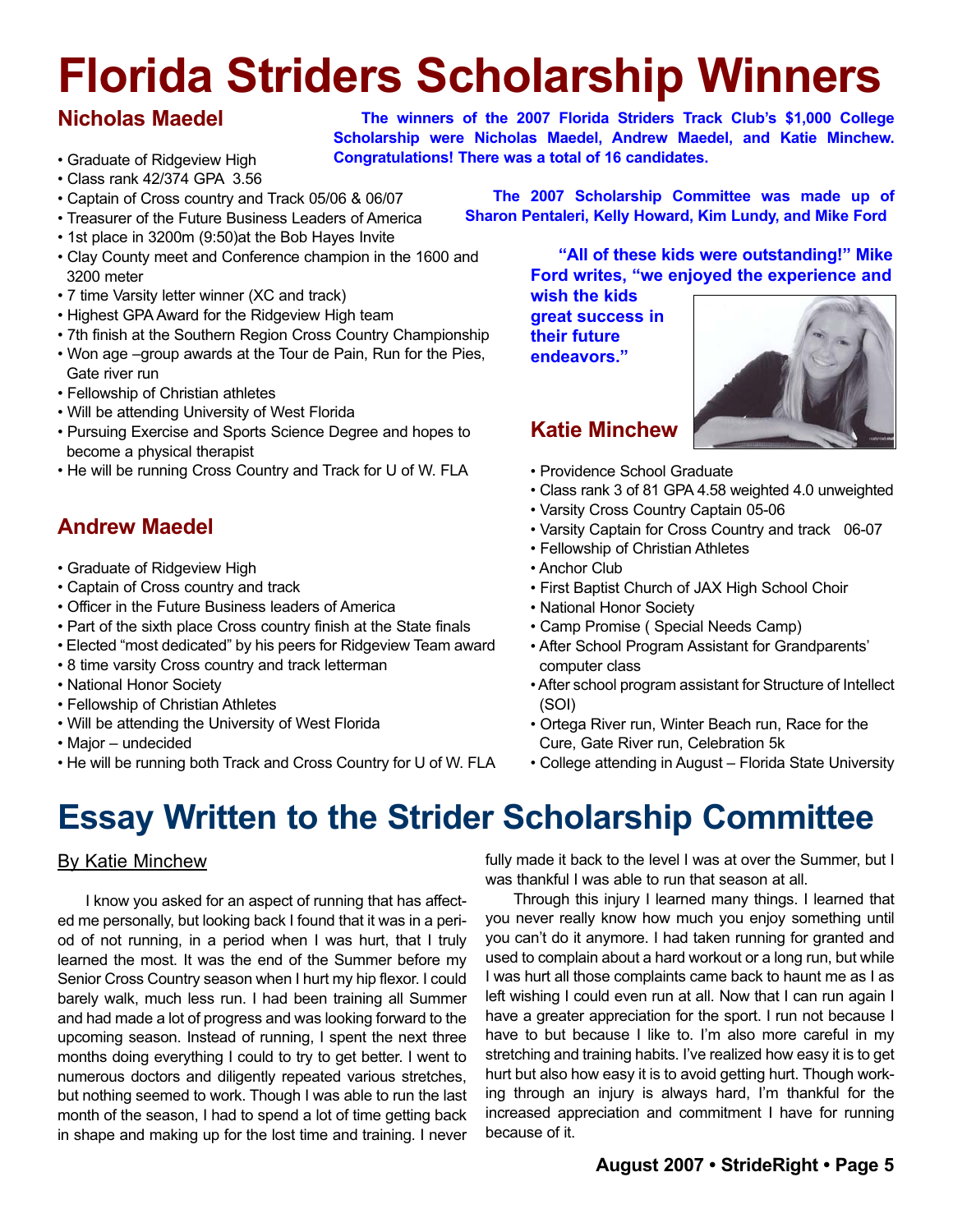

**AAU NATIONALS** Continued from page 1

seventh in the open high jump.

Ronald Jackson won second place in the triathlon (shot put, high jump and 400-meter dash.) He got third in the 10 year-old shot put division and eighth place in the 200.

Bryce Motes recorded his best 200-meter time at the national event.

#### **PREZ SEZ**

Continued from page 2

there haven't been many socials outside of Orange Park. To that I would like to say that, short of race appreciation parties, we haven't had as many socials in the past year as the Striders traditionally put on. Let's chalk that up to a difficult year of new board members learning the ropes. There is a lot of business to take care of on behalf of the club and they gave it their undivided attention. We do, however, have a fantastic social committee that wants to get word out to our membership that we would love to put on some socials in other areas. We have had a hockey game downtown, and the Gate we usually count as one of the socials. Glenn Hanna has been outspoken in mentioning in every Strideright that he would like to hear from members for some more good ideas for Strider Get-togethers. If you have an idea, please call Glenn, Kay, or Gayla and let them know! We are always looking for a someone that would like to open their home for a good old-fash-

ioned Strider Social, but clubhouses are great, and restaurants and other venues are great as well! It was also pointed out to me that we used to actually run at the socials! Not a bad idea! Why wait for a race to have that post run beverage!

The Strider youths competed against teams from around

Coach James Mays says he had eight kids attend the Sunshine State Games earlier in the year; mostly the same as the AAU Club Nationals. Nine total kids participated in at least one of these races. Some kids who train with them only do the

The top four qualified for the AAU National Junior

the United States, Bermuda, Jamaica and the Bahamas

Olympics in Knoxville, TN, from July 28 to Aug. 3.  $\bullet$ 

We have a Suns game on Tuesday, August 22. It's family night. Peanuts and drinks are 50 cents. Come on out, and by all means, let's get everyone we can to come out and mingle! The game is not til 7:05 pm, so I personally am committing to a run downtown at 5:30. I will leave it up to a member to pick the meeting place and route! Call or email me! Bring some dry clothes and a Metzgar shower. If you don't know what that is, email John and Denise at weluv2run@aol.com or email me and I will send you a photo of my personal Metzgar shower. Call Gayla Poythress in advance for tickets to the game (see Board of Directors contact info). Please call your favorite board member if you would like to see a specific activity or have other ideas for Striders to come together and have a good time!

See you on the road!  $\bullet$ 

Hershey meet.

#### **NEW MEMBERS**

William Jones Jr. Angela & Paul Masci Christina McKenney Jamee Leann Weir

#### **RENEWING MEMBERS**

Joe Brannan Bonnie Brooks Alexander & Micheala Combs Michael & Amy Mandt Mike Marino Steven O'Brien

Wally & Pamela Perez Curtis & Jennifer Stubbs

#### **MULTI-YEAR RENEWALS**

Mark Woods  $\bullet$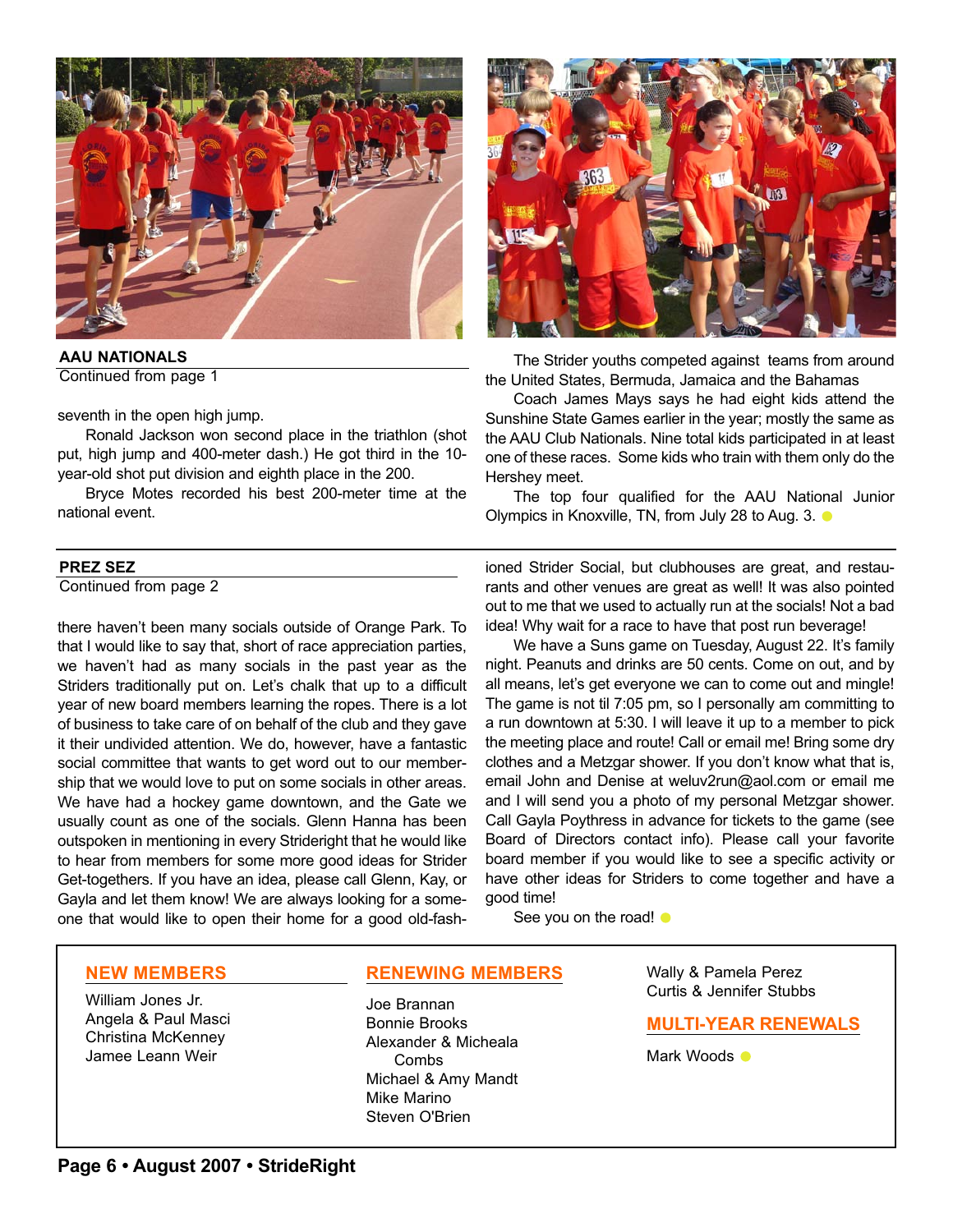To get your race results published, email m.t.marino@att.net

#### **JACKSONVILLE TRIATHLON SERIES #2 June 23, 2007**

| VMIIV LVI LVVI    |  |
|-------------------|--|
| 48:16             |  |
| 1st Overall       |  |
| 1:01:16           |  |
| 1st Masters Woman |  |
| 1:02:51           |  |
| 1:11:01 3rd A/G   |  |
| 1:12:53           |  |
|                   |  |

#### **CELEBRATION 5K Jacksonville July 4, 2007**

| July <del>⊣</del> ,    | ZUV I               |         |  |
|------------------------|---------------------|---------|--|
| Justin Jacobs          | 15:50               | 1st O/A |  |
| John Steinberg         | 17:02               |         |  |
|                        | <b>Masters Male</b> |         |  |
| <b>Bill Dunn</b>       | 18:25               | 3rd A/G |  |
| <b>Bill Phillips</b>   | 18:58               | 1st A/G |  |
| John Funk              | 19:01               |         |  |
| <b>Bruce Holmes</b>    | 19:43               | 1st A/G |  |
| Seth Myers             | 19:48               |         |  |
| Keith Poythress        | 19:54               |         |  |
| Stephen Beard          | 19:57               | 2nd A/G |  |
| Randy Arend            | 19:58               |         |  |
| Del Conner             | 20:54               |         |  |
| <b>Michael Mandt</b>   | 20:55               |         |  |
| Lewis Buzzell          | 21:09               | 2nd A/G |  |
| George White           | 21:10               | 1st A/G |  |
| <b>Thom Henkel</b>     | 21:24               | 2nd A/G |  |
| <b>Frank Frazier</b>   | 21:24               | 3rd A/G |  |
| <b>Rexx Weir</b>       | 21:21               |         |  |
| <b>Wendy Patterson</b> | 21:30               | 1st A/G |  |
| <b>Raymond Ramos</b>   | 21:59               |         |  |
| Robert Crampton        | 21:57               |         |  |
| Rebecca Wild           | 22:05               | 1st A/G |  |
| Regina Taylor          | 22:17               | 2nd A/G |  |
| Kim Hoyt               | 22:34               |         |  |
| Mike Haga              | 22:55               |         |  |
| George Hoskins         | 22:59               |         |  |
| Randy Pullo            | 23:00               |         |  |
| Paul Smith             | 23:07               | 2nd A/G |  |
| Hernando DeSoto        | 23:26               |         |  |
| Katherine Midgett      | 23:28               |         |  |
| <b>Tracy Pfuntner</b>  | 23:36               |         |  |
| Danny Weaver           | 23:38               |         |  |
| Alexandria Midgett     | 23:55               | 1st A/G |  |
| Simon Jacsobson        | 24:18               |         |  |
| Tom Zicafoose          | 24:45               |         |  |
| Angie Adamson          | 25:23               |         |  |
|                        |                     |         |  |

Maria Littlejohn 25:31 Wayne Wolfenbarger 26:42 Bradley Shepard 26:53 Maria McNary 27:05 Kent Smith 27:31 Gayla Poythress 28:07 Cathy Reidy 29:46 Patty Czarnecki 29:48 Freddy Fillingham 30:50 Rachael Myers 31:23 Nancy Pullo 31:45 John Aimone 31:58 Gordon Slater 32:01 Kim Anthony 32:11  $Bo$  Holub  $32:19$ Linda Wolfenbarger 32:24 Shirley Henkel 32:48 Al Saffer 33:38 Sandra Shines 34:34 Stan Champion 34:41 Amy Haun 36:02 Kelly Howard 35:26 Cody Wolfenbarger 37:03 Nicole Galvin 40:15 Dot Mitchell 40:29 Michelle Ramos 40:49 Diane Aimone 41:15 Trish Kabus 41:30 Bill Mitchell 44:37 George Coombs 49:51

#### **OUR COUNTRY DAY Keystone Heights**

#### **July 4, 2007**

Order of finish-no times recor

Gordon Simms Gerry Tyburski Margaret Tyburski Ken Bendy Charles Desrosier Patt McEvers Marie Bendy

#### **"NEW" BRIDGE OF LIO St. Augustine July 21, 2007**

| نا ISI A/ | <b>JUIV 21, 2007</b> |       |         |
|-----------|----------------------|-------|---------|
|           | Simon Jacobson       | 22:28 |         |
|           | Paul Smith           | 23:27 | 1st A/G |
|           | Maria Littlejohn     | 25:34 |         |
|           |                      |       |         |

# Striders at the Races **part RESULTS**

Kimberly Lundy 27:14 2nd A/G

|              | Leslie Jones                                                                                                                                                                                                                                                                                                                                                                                                                                                                                                                                                                                                                                                                                              | 31:33          |                    |
|--------------|-----------------------------------------------------------------------------------------------------------------------------------------------------------------------------------------------------------------------------------------------------------------------------------------------------------------------------------------------------------------------------------------------------------------------------------------------------------------------------------------------------------------------------------------------------------------------------------------------------------------------------------------------------------------------------------------------------------|----------------|--------------------|
|              |                                                                                                                                                                                                                                                                                                                                                                                                                                                                                                                                                                                                                                                                                                           | 32:39          | 3rd A/G            |
|              |                                                                                                                                                                                                                                                                                                                                                                                                                                                                                                                                                                                                                                                                                                           | 39:29          |                    |
|              |                                                                                                                                                                                                                                                                                                                                                                                                                                                                                                                                                                                                                                                                                                           | 44:22          |                    |
|              | <b>AL Saffer</b><br>1st A/G<br>Stephen McClung<br><b>Trish Kabus</b><br><b>Kent Smith</b><br>45:19<br>Diana Kabus<br><b>VESTCOR BRIDGES RUN 5K</b><br><b>Jacksonville</b><br><b>July 21, 2007</b><br>2nd A/G<br>1st A/G<br>Justin Jacobs<br>Mary Ann Brown<br>2nd A/G<br>Wes Wolfenbarger<br>Randy Arend<br>Stephen Beard<br>1st A/G<br><b>Mallory Bane</b><br><b>Rexx Weir</b><br>George White<br>Kayla Vinson<br><b>Steven Barlow</b><br>Lewis Buzzell<br><b>Frank Frazier</b><br>1st A/G<br>Thom Henkel<br>Kathy Murray<br>Randy Pullo<br>Robert Crampton<br>2nd A/G<br>Regina Taylor<br>Paul Smith<br>James Vavrina<br><b>Gordon Simms</b><br>Dave Bokros<br>Marie Littlejohn<br><b>Bonita Golden</b> |                |                    |
|              |                                                                                                                                                                                                                                                                                                                                                                                                                                                                                                                                                                                                                                                                                                           | 54:31          |                    |
|              |                                                                                                                                                                                                                                                                                                                                                                                                                                                                                                                                                                                                                                                                                                           |                |                    |
|              |                                                                                                                                                                                                                                                                                                                                                                                                                                                                                                                                                                                                                                                                                                           |                |                    |
|              |                                                                                                                                                                                                                                                                                                                                                                                                                                                                                                                                                                                                                                                                                                           |                |                    |
|              |                                                                                                                                                                                                                                                                                                                                                                                                                                                                                                                                                                                                                                                                                                           |                |                    |
|              |                                                                                                                                                                                                                                                                                                                                                                                                                                                                                                                                                                                                                                                                                                           | 16:22          | 2nd O/A            |
|              |                                                                                                                                                                                                                                                                                                                                                                                                                                                                                                                                                                                                                                                                                                           | 19:39          |                    |
|              |                                                                                                                                                                                                                                                                                                                                                                                                                                                                                                                                                                                                                                                                                                           | 1st A/G        |                    |
|              |                                                                                                                                                                                                                                                                                                                                                                                                                                                                                                                                                                                                                                                                                                           | 19:53          | 3rd A/G            |
|              |                                                                                                                                                                                                                                                                                                                                                                                                                                                                                                                                                                                                                                                                                                           | 20:31          | 3rd A/G            |
|              |                                                                                                                                                                                                                                                                                                                                                                                                                                                                                                                                                                                                                                                                                                           | 20:32          | 1st A/G            |
|              |                                                                                                                                                                                                                                                                                                                                                                                                                                                                                                                                                                                                                                                                                                           | 20:56          |                    |
|              |                                                                                                                                                                                                                                                                                                                                                                                                                                                                                                                                                                                                                                                                                                           | 2nd A/G        |                    |
|              |                                                                                                                                                                                                                                                                                                                                                                                                                                                                                                                                                                                                                                                                                                           | 21:43          | 3rd A/G<br>1st A/G |
|              |                                                                                                                                                                                                                                                                                                                                                                                                                                                                                                                                                                                                                                                                                                           | 21:43          |                    |
|              |                                                                                                                                                                                                                                                                                                                                                                                                                                                                                                                                                                                                                                                                                                           | 21:51          | 2nd A/G            |
|              |                                                                                                                                                                                                                                                                                                                                                                                                                                                                                                                                                                                                                                                                                                           | 22:14<br>22:19 | 1st A/G<br>1st A/G |
|              |                                                                                                                                                                                                                                                                                                                                                                                                                                                                                                                                                                                                                                                                                                           |                |                    |
|              |                                                                                                                                                                                                                                                                                                                                                                                                                                                                                                                                                                                                                                                                                                           | 22:20<br>22:33 | 1st A/G<br>2nd A/G |
|              |                                                                                                                                                                                                                                                                                                                                                                                                                                                                                                                                                                                                                                                                                                           | 22:36          | 2nd A/G            |
|              |                                                                                                                                                                                                                                                                                                                                                                                                                                                                                                                                                                                                                                                                                                           | 23:02          | 1st A/G            |
|              |                                                                                                                                                                                                                                                                                                                                                                                                                                                                                                                                                                                                                                                                                                           | 23:09          |                    |
|              |                                                                                                                                                                                                                                                                                                                                                                                                                                                                                                                                                                                                                                                                                                           | 23:11          | 1st A/G            |
| 5K           |                                                                                                                                                                                                                                                                                                                                                                                                                                                                                                                                                                                                                                                                                                           | 24:08          | 2nd A/G            |
| š            |                                                                                                                                                                                                                                                                                                                                                                                                                                                                                                                                                                                                                                                                                                           | 24:39          |                    |
|              |                                                                                                                                                                                                                                                                                                                                                                                                                                                                                                                                                                                                                                                                                                           | 24:39          |                    |
| ded          |                                                                                                                                                                                                                                                                                                                                                                                                                                                                                                                                                                                                                                                                                                           | 24:45          |                    |
|              |                                                                                                                                                                                                                                                                                                                                                                                                                                                                                                                                                                                                                                                                                                           | 26:22          |                    |
|              |                                                                                                                                                                                                                                                                                                                                                                                                                                                                                                                                                                                                                                                                                                           | 26:26          | 3rd A/G            |
|              | Earl Vinson                                                                                                                                                                                                                                                                                                                                                                                                                                                                                                                                                                                                                                                                                               | 26:37          |                    |
|              | Sandra Maveety                                                                                                                                                                                                                                                                                                                                                                                                                                                                                                                                                                                                                                                                                            | 27:31          |                    |
|              | Kimberly Lundy                                                                                                                                                                                                                                                                                                                                                                                                                                                                                                                                                                                                                                                                                            | 27:56          |                    |
|              | John Gauer                                                                                                                                                                                                                                                                                                                                                                                                                                                                                                                                                                                                                                                                                                | 28:05          |                    |
|              | Michael Barlow                                                                                                                                                                                                                                                                                                                                                                                                                                                                                                                                                                                                                                                                                            | 28:44          |                    |
|              | Gary Ledman                                                                                                                                                                                                                                                                                                                                                                                                                                                                                                                                                                                                                                                                                               | 30:14          |                    |
|              | Jim Kehr                                                                                                                                                                                                                                                                                                                                                                                                                                                                                                                                                                                                                                                                                                  | 31:19          |                    |
| <b>NS 5K</b> | Kim Anthony                                                                                                                                                                                                                                                                                                                                                                                                                                                                                                                                                                                                                                                                                               | 31:36          |                    |
|              | <b>Freddy Fillingham</b>                                                                                                                                                                                                                                                                                                                                                                                                                                                                                                                                                                                                                                                                                  | 31:50          |                    |
|              | Nancy Pullo                                                                                                                                                                                                                                                                                                                                                                                                                                                                                                                                                                                                                                                                                               | 32:53          | 1st A/G            |
|              | Al Saffer                                                                                                                                                                                                                                                                                                                                                                                                                                                                                                                                                                                                                                                                                                 | 33:14          | 1st A/G            |
| 1st A/G      | Sandra Shines                                                                                                                                                                                                                                                                                                                                                                                                                                                                                                                                                                                                                                                                                             | 34:15          |                    |
|              | Traci Bane                                                                                                                                                                                                                                                                                                                                                                                                                                                                                                                                                                                                                                                                                                | 34:30          |                    |
|              |                                                                                                                                                                                                                                                                                                                                                                                                                                                                                                                                                                                                                                                                                                           |                |                    |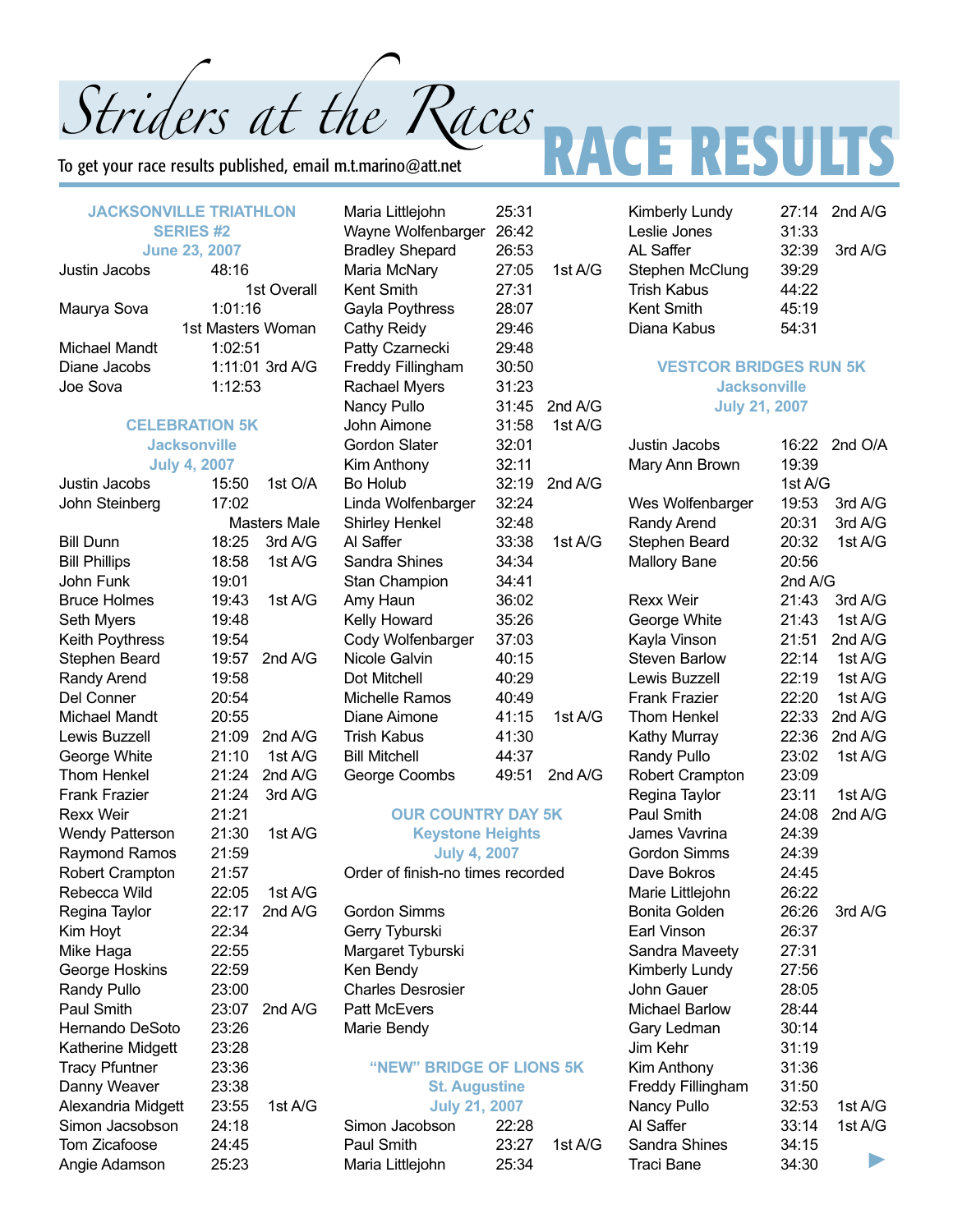#### **RESULTS**

Continued from previous page

| <b>CONTINUOU NON PICTICO</b> |                   |
|------------------------------|-------------------|
| Shirley Henkel               | 34:34             |
| Evan Gould                   | 34:35             |
| Judith Gould                 | 34:35             |
| Christine Kehr               | 34:51             |
| Charles Desrosier            | $37:24$ 2nd A/G   |
| <b>Patt McEvers</b>          | 37:25 2nd A/G     |
| Kay Womack                   | 27:37             |
| Nicole Galvin                | 44:01             |
| Erica Smith                  | 44:01             |
| Joe Connolly                 | $45:16$ 1st A/G   |
| Shannen Crampton             | $50:19$ $\bullet$ |
| <b>MINILITEC</b>             |                   |

#### **MINUTES**

Continued from page 2

Poythress asked if these funds would be used for local races. Response was that this would be specified in the rules, and local races would not be included. Mike Ford reviewed several more issues that might come up with the fund. Mike Mayse pointed out that maintaining this fund could become labor intensive, particularly obtaining donations. Dave stated that the proposal includes a paragraph about disbanding the fund in the future if it seems prudent and the funds are no longer coming in. John Metzgar suggested an annual meeting of the parents involved if necessary to replenish the fund. Kay Womack asked that the fund raising not include sponsors already committed to the Striders. Mike Ford stated that this was definitely a concern that would be addressed with anyone approaching businesses; i.e., to uphold Strider policies where fund raising is concerned. A motion was made by Mike Mayse to accept this proposal with some of the issues raised to be addressed, seconded by Keith Poythress. It was approved unanimously by all except John Metzgar, who abstained from voting.

**Social Update:** Glenn Hanna asked Gayla Poythress to update us on the social for August 21st. She said she has three email commitments for tickets to the Sun's Game, and several verbal commitments for a total of 9. A minimum of 25 is needed to buy a block of tickets with the discounted pricing.

Several board members stated they'd like to attend. Gayla stated she will go ahead and buy the tickets. Tickets are \$10.50 each. The July social is on the 22nd at the Outback Crabshack. Glenn stated he let the Crabshack know to expect from 25 to 40 people. Glenn let us know the September social will be at Camp Blanding on Lake Kingsley. He stated we need to start getting names for attendees so Vicky Connell can turn them in to Camp Blanding. Vicki Choinsky offered her condo for a future social. October social will be "Jenny's Pennies".

**General Discussion:** Dave Bokros asked for volunteers for the Marathon Training Kick-off on Saturday, July 28th at the Yates Family YMCA. This is for the Donna Hicken National Marathon to Fight Breast Cancer to be held next February. He also mentioned a public hearing with the Orange Park Town Council on July 17th to discuss imposing a charge for events on River Road. The City requires we put up signs the Wednesday before the race till the race is completed. Previously we were charged \$100 to notify all residents, but the money was returned and the notices never mailed. Dave stated he will attend the meeting to represent the Striders and let them know what we are all about. He said anyone is welcome to join him. Mike Mayse mentioned that we used to hand out flyers to all the residents on River Road to ensure they got the notice. Dave said we should wait to see how the feeling is at the meeting and then decide if we need to take further action.

Vicky Connell stated that the Children's running committee had suggested that the Strider's sponsor a "running camp" next summer. Vicky has volunteered to be the camp director. She asked for those interested in helping with time and ideas to let her know.

Mike Ford mentioned that the Health fair that we supported last year in September has been cancelled for this year. He mentioned that it would be good to replace it with something else to motivate the kids in this area since there is not an Autumn Fitness race anymore. He will work on ideas.

Mike Mayse said he spoke with Marge Ruebush who has many boxes of trophies and shirts that are leftover from previous races. He said it is available for anyone who has a need for it. He also said he is interested in seeing us do more for our members. He mentioned that the President gets a free

| Please Print<br><b>Application for Membership</b><br><b>FLORIDA STRIDERS TRACK CLUB</b>                                                                                                                                                                                                                                                                                                                                                                                                                                                                                                                                                                                                                                                                                                                                                                                                                                                                                                                                               |                                                                                                                                                                                                                                                                                                                                                               |              |                                                                               | New (<br>Renewal $\cap$ |                                                                        |
|---------------------------------------------------------------------------------------------------------------------------------------------------------------------------------------------------------------------------------------------------------------------------------------------------------------------------------------------------------------------------------------------------------------------------------------------------------------------------------------------------------------------------------------------------------------------------------------------------------------------------------------------------------------------------------------------------------------------------------------------------------------------------------------------------------------------------------------------------------------------------------------------------------------------------------------------------------------------------------------------------------------------------------------|---------------------------------------------------------------------------------------------------------------------------------------------------------------------------------------------------------------------------------------------------------------------------------------------------------------------------------------------------------------|--------------|-------------------------------------------------------------------------------|-------------------------|------------------------------------------------------------------------|
|                                                                                                                                                                                                                                                                                                                                                                                                                                                                                                                                                                                                                                                                                                                                                                                                                                                                                                                                                                                                                                       |                                                                                                                                                                                                                                                                                                                                                               |              |                                                                               |                         |                                                                        |
|                                                                                                                                                                                                                                                                                                                                                                                                                                                                                                                                                                                                                                                                                                                                                                                                                                                                                                                                                                                                                                       |                                                                                                                                                                                                                                                                                                                                                               |              |                                                                               |                         |                                                                        |
|                                                                                                                                                                                                                                                                                                                                                                                                                                                                                                                                                                                                                                                                                                                                                                                                                                                                                                                                                                                                                                       |                                                                                                                                                                                                                                                                                                                                                               |              | Spouse's Name                                                                 |                         |                                                                        |
|                                                                                                                                                                                                                                                                                                                                                                                                                                                                                                                                                                                                                                                                                                                                                                                                                                                                                                                                                                                                                                       | Phone: Home et al. 2006. The contract of the contract of the contract of the contract of the contract of the contract of the contract of the contract of the contract of the contract of the contract of the contract of the c                                                                                                                                |              |                                                                               |                         |                                                                        |
|                                                                                                                                                                                                                                                                                                                                                                                                                                                                                                                                                                                                                                                                                                                                                                                                                                                                                                                                                                                                                                       |                                                                                                                                                                                                                                                                                                                                                               |              |                                                                               |                         |                                                                        |
| E-mail                                                                                                                                                                                                                                                                                                                                                                                                                                                                                                                                                                                                                                                                                                                                                                                                                                                                                                                                                                                                                                | <u>state and the state of the state of the state of the state of the state of the state of the state of the state of the state of the state of the state of the state of the state of the state of the state of the state of the</u>                                                                                                                          |              |                                                                               |                         | <b>Mail Application</b><br>with dues to:                               |
| Date $\equiv$                                                                                                                                                                                                                                                                                                                                                                                                                                                                                                                                                                                                                                                                                                                                                                                                                                                                                                                                                                                                                         | Signature <b>contract and a series of the series of the series of the series of the series of the series of the series of the series of the series of the series of the series of the series of the series of the series of the </b><br><u> 1989 - Johann Johann Stoff, deutscher Stoff, der Stoff, der Stoff, der Stoff, der Stoff, der Stoff, der Stoff</u> | Annual Dues: | Family \$20<br>Single \$15<br>Junior (under 18) \$10<br>Senior (over 65) \$10 | Ω<br>$\Omega$           | Florida Striders<br>8559 Boysenberry Lane E.<br>Jacksonville, FL 32244 |
| I know and understand that running in and/or volunteering to work at FSTC races are potentially hazardous activities. I will not participate in club activities unless I am medically able and/or properly trained to do so. I<br>ty to safely complete a FSTC sponsored race. I assume all risks associated with running and volunteering to work in club races including, but not limited to, slip/trip/falls, contact with other participants, volunteers, or<br>ity, the conditions of the road and traffic on the course, all such risks being known and understood by me. Having read this waiver and knowing these facts and in consideration of your acceptance of my application for memb<br>waive, release, and agree to hold harmless the Road Runners Club of America, the Florida Striders Track Club and all sponsors, their representatives and successors from all claims or liabilities of any kind arising out of<br>ities may arise out of negligence or carelessness on the part of persons named on this waiver. |                                                                                                                                                                                                                                                                                                                                                               |              |                                                                               |                         |                                                                        |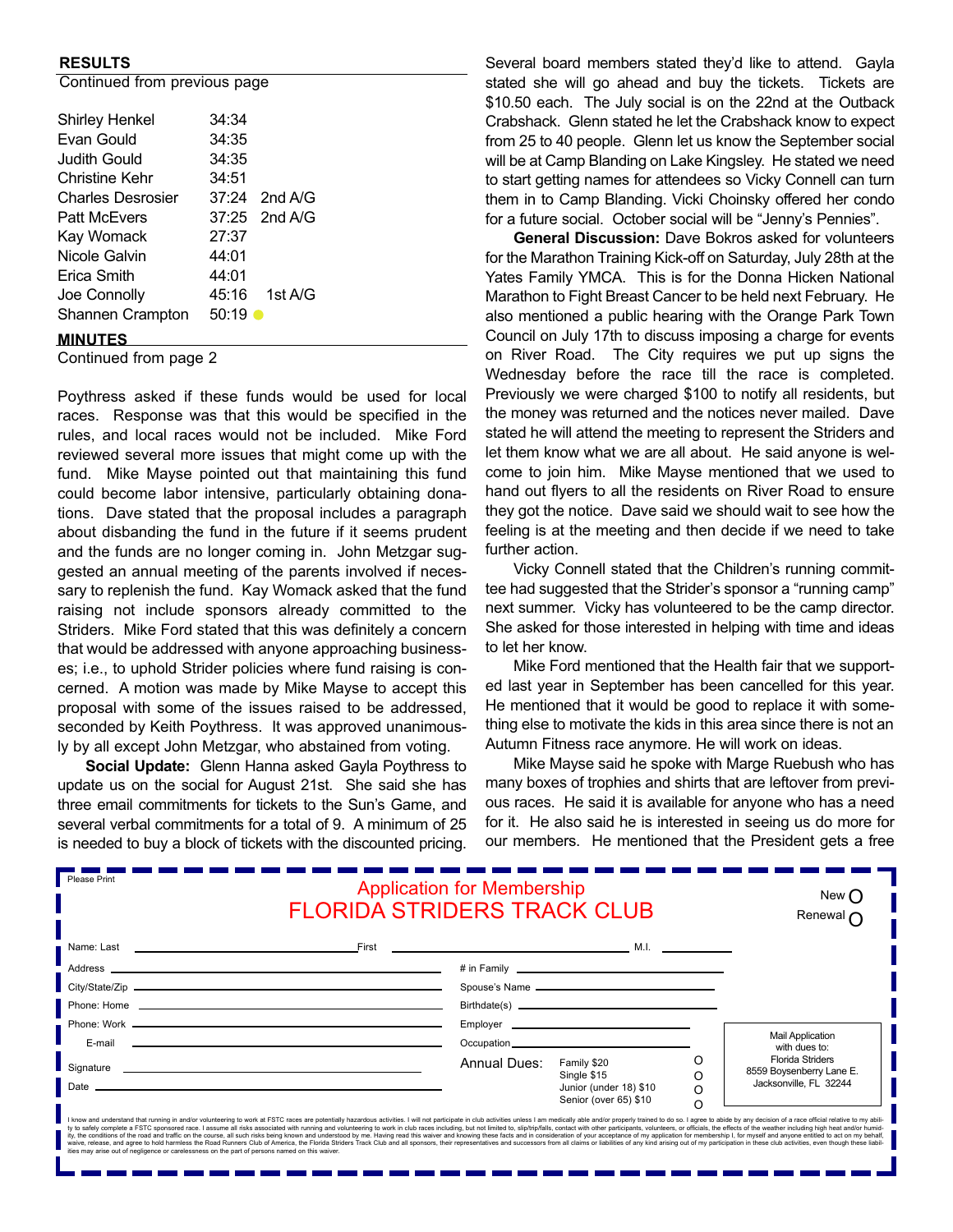membership for life. He said that we have some volunteers that have done more for the club than some presidents. He had an idea to give lifetime achievement awards to these individuals as thanks, and present them a lifetime membership. He showed us a certificate for a "Thousand Mile Club" from a previous organization, and said he'd like to form a committee to come up with ideas to award our membership.

John Metzgar mentioned that the JTC sends some kids to a running camp every year based on financial need. He thought this was somewhat similar to what we're trying to accomplish for the Strider Youth team. John explained the reason he abstained from the vote was that he's worried that we're pushing these kids too hard, too soon. He hopes

the Children's running committee will consider this in their deliberations.

Denise Metzgar volunteered to help Vicky with the running camp. She also asked about the Saturday run at Fleming Island, wondering if it was still held. James Vavrina said the run is held Saturday at 7:00 a.m., starting at the Super WalMart on Highway 220.

Glenn made a motion to adjourn, seconded by Dave Bokros. The meeting was adjourned at 8:36 p.m.

Respectfully submitted, Vicky Connell

| <b>GROUP TRAINING RUNS</b> |                             |                                                |                                                                                                                                                                                   |                                                                            |  |  |
|----------------------------|-----------------------------|------------------------------------------------|-----------------------------------------------------------------------------------------------------------------------------------------------------------------------------------|----------------------------------------------------------------------------|--|--|
| <b>DAY</b>                 | <b>TIME</b>                 | <b>DISTANCE</b>                                | <b>JACKSONVILLE AREA</b>                                                                                                                                                          | <b>CONTACT</b>                                                             |  |  |
| <b>Sunday</b>              | 6:30 AM                     | 5 to 10 Miles<br><b>Various pace</b><br>groups | <b>Atlantic Beach</b><br>Sea Turtle Inn                                                                                                                                           | <b>Bill or Dot Mitchell</b><br>(904) 241-0331<br>mitd0005@mac.com          |  |  |
| <b>Sunday</b>              | $6:30$ AM                   | 6 to 20 Miles<br>Various pace<br><b>groups</b> | <b>Orange Park Sun Tire</b><br><b>Blanding Blvd.</b>                                                                                                                              | Dave Bokros at DBokros@comcast.net or<br>904-545-4538                      |  |  |
| <b>Sunday</b>              | $7:00$ AM                   | <b>10 to 15 Miles</b><br>Moderate pace         | <b>Jacksonville</b><br>Jewish Community Alliance (904) 237-4100<br>8505 San Jose Blvd.                                                                                            | <b>Wendy Patterson</b><br>wenrex@comcast.net                               |  |  |
| <b>Sunday</b>              | 10:00 AM<br><b>Seasonal</b> | 3-8 Miles<br><b>Trail Run</b>                  | <b>Ponte Vedra</b><br><b>Guana State Park</b>                                                                                                                                     | Craig O'Neal (904) 568-4825<br>charityrunningcoach@yahoo.com               |  |  |
| <b>Sunday</b>              | 7:00 AM                     | 7.5 Miles<br><b>Black Creek Trail</b>          | <b>Fleming Island</b>                                                                                                                                                             | Super WalMart (NE corner) Kay Womack (904) 215-8656<br>kaywoma@hotmail.com |  |  |
| <b>Monday</b>              | 5:30 PM                     | <b>6 Miles</b>                                 | <b>Jacksonville</b><br>Downtown Bridges Charthouse Restaurant<br>parking lot                                                                                                      | Danny Weaver (904) 287-5496                                                |  |  |
| <b>Tuesday</b>             | $6:30$ PM                   | $5 +$ miles                                    | <b>Ponte Vedra Beach</b><br><b>Sawgrass Village</b>                                                                                                                               | Craig O'Neal (904) 568-4825<br>charityrunningcoach@yahoo.com               |  |  |
| Weds.                      | 6:30 PM                     | <b>Interval Training</b>                       | <b>Orange Park, St. Johns</b><br><b>Country Day Track</b><br><b>NEW! Use main gate on</b><br><b>Doctor's Lake Drive and</b><br>park in the parking lot<br>near the athletic field | Dave Bokros at DBokros@comcast.net or<br>904-545-4538                      |  |  |
| Weds.                      | 5:30 PM                     | <b>Interval Training</b>                       | <b>Jacksonville</b><br><b>Bolles School</b><br>lSan Marco Blvd.                                                                                                                   | Danny Weaver (904) 287-5496                                                |  |  |
| Weds.                      | $6:00$ PM                   | 6.2 Miles<br>Easy pace                         | <b>Jacksonville</b><br><b>Boone Park Riverside</b>                                                                                                                                | Doug Tillett (904) 388-6139<br>douglastillett@hotmail.com                  |  |  |
| <b>Thursday</b>            | 6:30 PM                     | 5 Miles<br>Varied pace                         | <b>San Marco/Largo Park</b><br><b>Corner of Naldo and</b><br>Largo                                                                                                                | Doug Tillett (904) 388-6139<br>douglastillett@hotmail.com                  |  |  |
| <b>Saturday</b>            | 7AM                         | $7+$ miles                                     | <b>Ponte Vedra Beach</b><br><b>Sawgrass Village</b>                                                                                                                               | <b>Craig O'Neal (904) 568-4825</b><br>charityrunningcoach@yahoo.com        |  |  |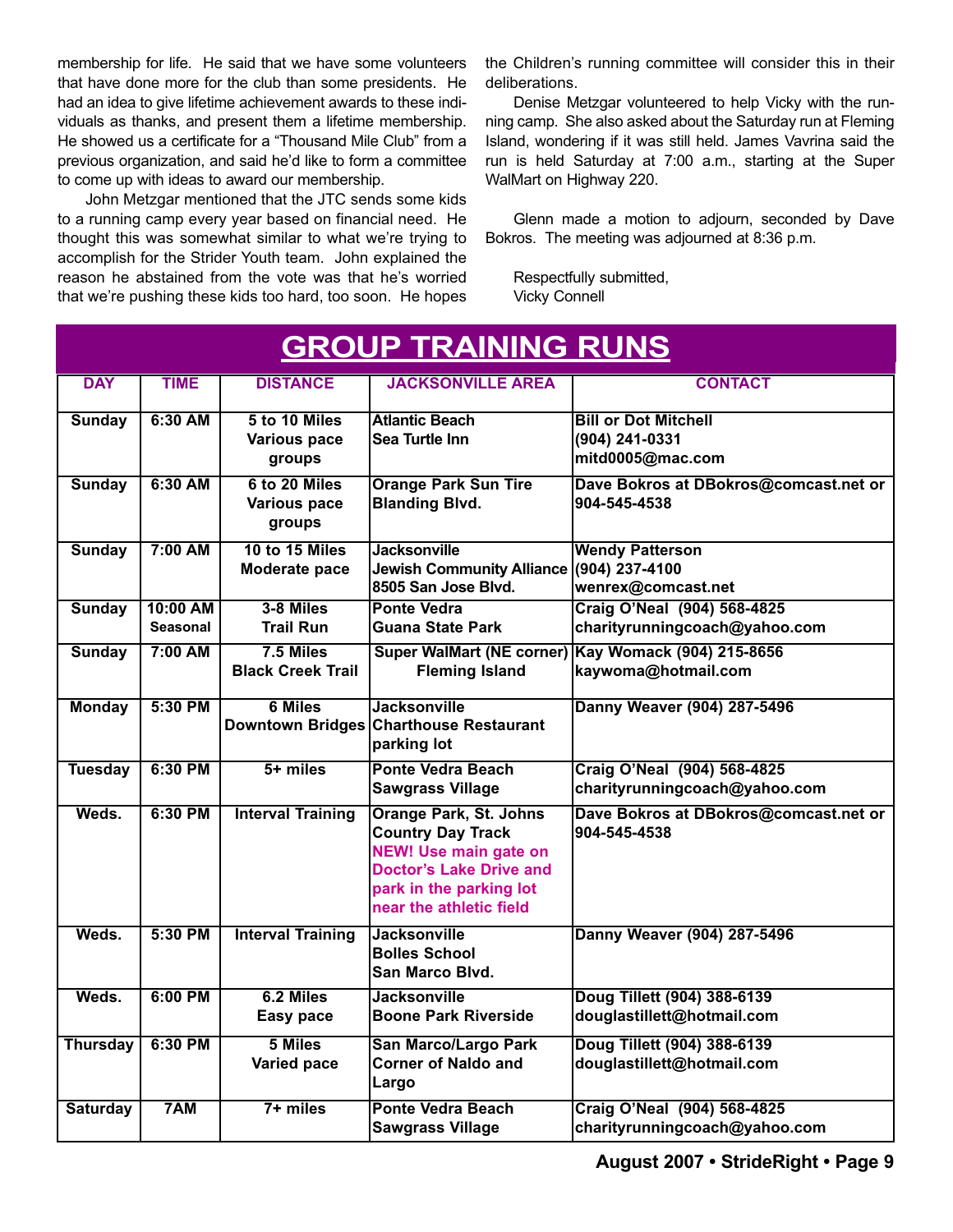## August 2007 Race Calendar

Published as a service. Accuracy is not guaranteed. If you would like your race listed: Contact either Ken Bendy, RRCA Southern Director (904) 278-2926 Email kbendy@aol.com or Mike Bowen, RRCA State Rep (N. Florida) 850-452-6711 (day) 850-3081953 (eve) Email Michael.s.bowen@gmail.com, website http://www.geocities.com/rrca\_north\_florida.

### for a NF list, with web links, see http://members.aol.com/rrcahtml/rrcacal.htm

| <b>DATE</b>            | <b>EVENT</b>                                                                   | <b>TIME</b>                         | <b>LOCATION</b>                                                         | <b>CONTACT</b>                                                                           |
|------------------------|--------------------------------------------------------------------------------|-------------------------------------|-------------------------------------------------------------------------|------------------------------------------------------------------------------------------|
| August<br>3 & 4        | Tour de Pain<br>3 races in 24 hours<br>4 Mi.<br>5K<br>1 Mile                   | 7:30 p.m.<br>7:30 a.m.<br>4:30 p.m. | SeaWalk, Jax Beach<br>1st Place Sports<br>Hemming Plaza, Jax            | (904) 731-1900<br><b>First Place Sports</b>                                              |
| August 4               | Unity Day 5K                                                                   | 8:00 a.m.                           | <b>Central Park</b><br>Atlantic Ave.<br>Fernandina Beach                | (904) 415-3679/491-0369<br>Amelia Island Runners                                         |
| August 25              | <b>Quincy Masters Palatka</b><br>5K                                            | 2:00 p.m.                           | S. 5th St. &<br>St. Johns Ave<br>Palatka                                | 386-957-9106<br>Edison@cycletimeproductions.com<br><b>CycleTime Production</b>           |
| September 1            | Turtle Trot 5/10k                                                              | $8:30$ a.m.                         | <b>Fort Clinch State Park</b><br>2601 Atlantic Ave.<br>Fernandian Beach | (904) 491-0369<br>Amelia Island Runners                                                  |
| September 15           | Carrabba's<br>Summer Beach Run<br>5 Mi.                                        | 6:00 p.m.                           | <b>SeaWalk</b><br>Jax Beach                                             | (904) 731-1917<br><b>JTC Running</b>                                                     |
| <b>November</b>        | <b>Hog Jog 5K</b><br><b>FUN RUN</b>                                            | $9:00$ a.m.                         | <b>Van Zant Park, Lake</b><br><b>Asbury</b>                             | (904) 728-7759<br>stevebruce@comcast.net<br><b>Florida Striders</b><br><b>Track Club</b> |
| <b>January</b><br>2008 | <b>River Road</b><br><b>Resolution</b><br>Run 5K<br><b>FUN RUN</b>             | 8:00a.m.                            | <b>Orange Park</b><br><b>Kennel Club</b>                                | (904) 272-1770<br>BobBoydFL@comcast.net<br><b>Florida Striders</b><br><b>Track Club</b>  |
| <b>February 17</b>     | <b>National Marathon to</b><br><b>Fight Breast Cancer</b><br>"26.2 With Donna" | 8:00a.m.                            | <b>Near Mayo Clinic</b><br><b>Jacksonville</b>                          | (904) 731-1900<br><b>Donna Hicken Foundation</b>                                         |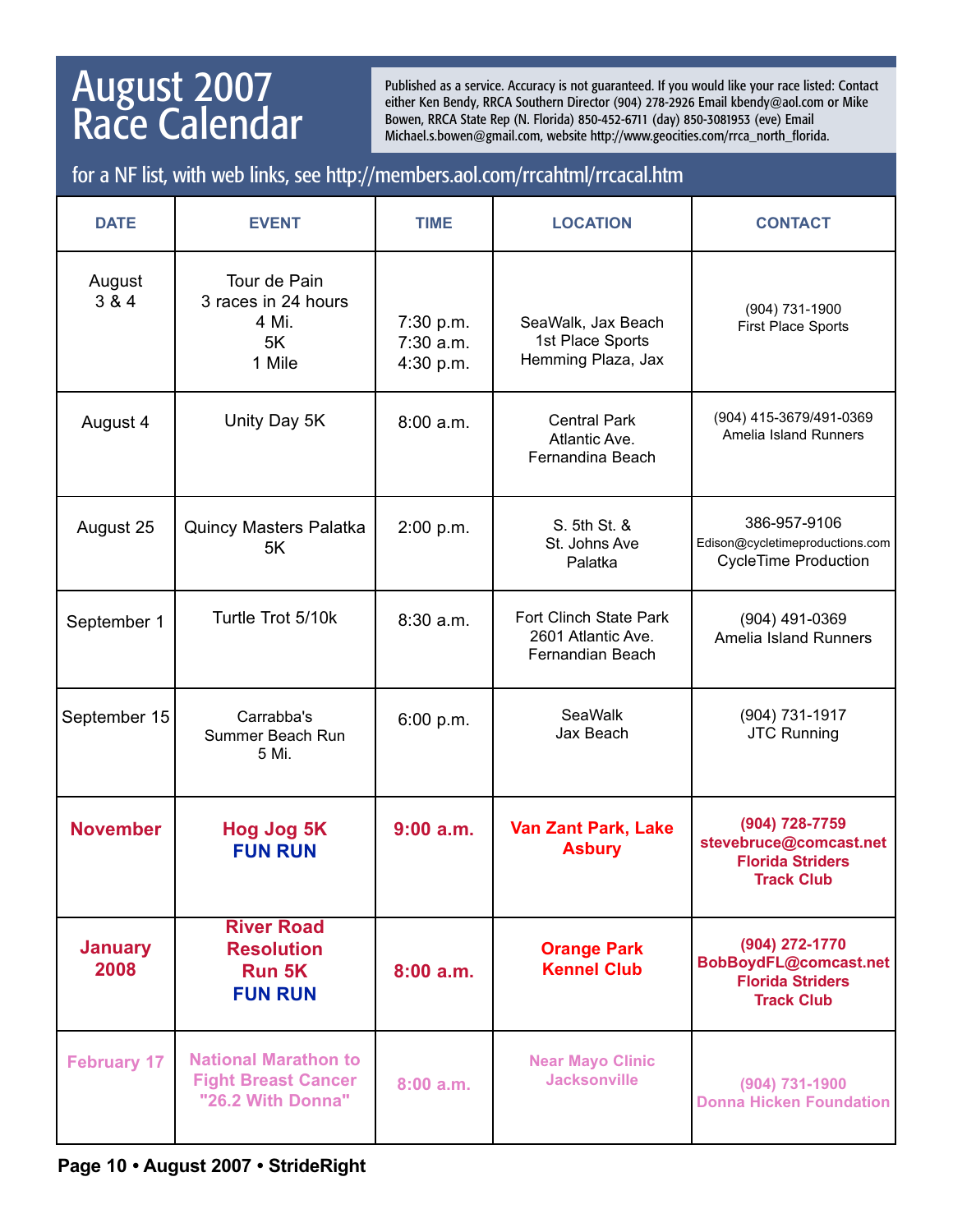## The Back Page BULGARY BY MIKE MARINO

Hello all and I hope you've enjoyed July. Just think, we're one month closer to cooler weather, longer distances, and another Grand Prix season, which seems real important to a lot of Striders (more on that later). Its been another busy month, so on to the results.

Leading off the month with a bang was the **Celebration 5K** on, when else, the 4th of July. Rocketing to the front of the pack on his way to an overall win was **Justin Jacobs** in a time of 15:50. **John Steinberg** blew up the over 40 crowd on his way to winning the Masters division in 17:02. Our 60- 64 year old male Striders really sparkled, not only sweeping 1st, 2nd, and 3rd in the age group, but also taking 4th, 5th, and 6th for good measure. The fine gentlemen bringing home this amazing feat were (in order of finish) **George White, Thom Henkel, Frank Frazier** (yes Thom, beat Frank), **George Hoskins, Danny Weaver,** and **Kent Smit**h. Celebrating the holiday with age group wins were **Bill Phillips, Bruce Holmes, Wendy Patterson** (fastest female Strider in 21:30), **Rebecca Wild, Alexandria Midgett, Maria McNary, John Aimone, Diane Aimone** and **Al Saffer**. Finishing second **in their respective age groups were Stephen Beard, Lewis Buzzell, Regina Taylor, Paul Smith, Nancy Pullo, Bo Holub** and **George Coombs**. And finally, **Bill Dunn** took 3rd in his age group while also being the third fastest Strider.

Two races were held on July 21st, the **"New" Bridge of Lions 5K** and the **Vestcor Bridges Run 5K**. The Lions 5K had a handful of Striders, who were led by **Simon Jacobson** in 22:38, and **Maria Littlejohn** was our fastest female Strider in 25:34. Bringing home age group prizes were **Paul Smith** (1st), **Kimberly Lundy** (2nd) and **Al Saffer** (3rd).

At the **Vestcor,** 23 Striders took home prizes while some younger Striders made their presence known. Leading the way again was **Justin Jacobs**, who placed 2nd overall in a time of 16:22. Perhaps equally as impressive was our fastest female Strider, **Mary Ann Brown** (age 12), who was our second fastest Strider in 19:39; and she won her age group to boot. Other age group champions included **Stephen Beard, George White, Steven Barlow** (age 10), **Lewis Buzzell, Randy Pullo, Frank Frazier, Regina Taylor, Nancy Pullo, Joe Connolly,** and **Al Saffer** (note that Al did the Lions and Vestcor). Racing to second place age group finishes were **Mallory Bane** (age 12), **Kayla Vinson** (age 14), **Thom Henkel**, **Kathy Murray, Paul Smith, Bonita Golden, Charles Desrosier** and **Patt McEvers**. And 3rd place age group finishes were **Randy Arend, Wes Wolfendbarger**, and **Rexx Weir.**

Three triathlons to report on since our last issue. First were the **Jacksonville Triathlon Series #1** and **#2** at Little Talbot Island State Park on June 23rd and July 7th. Finding his stroke in the water, his cadence on the bike, and then relying on his already great running to win each event was **Justin Jacobs** in times of 48:16 and 50:26. Our fastest



female was **Maurya Sova**, who won the Women's Master's division at each race with times of 1:01:16 and 1:02:11. Doing her

first two triathlons was **Janis Dolembo**, and she made each of them even more memorable by winning the Fat Tire division in each race. **Diane Jacobs** rounded the winning ways with a 3rd place age group finish at the first race. **The Beaches Fine Arts Series Triathlons #3** was held on July 14th. The Strider charge was led in both courageous and amusing fashion by **Regina Sooey**, who had to come out of her shoes to run because of a popped blister. Yes, she ran barefoot while carrying her shoes. She heard a lot of snickers and wise cracks like, "those belong on your feet" while on her way to a 4th place age group finish, which combined with her two previous wins was good enough to give her the overall series win for her age group.

And finally, the **2006-2007 Jacksonville Grand Prix**. Fifteen races covering various distances, from 5K to a marathon. What a test of a runner's speed, endurance, and determination to keep showing up. To put it simply, Striders dominated the Grand Prix, placing 13 folks among the top 15 finishers, including the top four. **John Metzgar** was the overall champion, taking home a cool grand in the process. Also claiming overall prizes were **Justin Jacobs** (2nd), **John Steinberg** (3rd) and **Frank Frazier** (4th). Strider women were led by **Kathy Murray**, who was 6th overall and the 2nd female in the Grand Prix. Age Group Grand Prix Champions included **Stephen Beard** (7th overall), **Bruce Holmes** (9th overall), **Mary Anne Steinberg** (10th overall and 3rd female overall), **Nancy Harms** (age 12), **Elfrieda Wyner, Diane Aimone, Luke Steinberg** (age 13), **Benjamin Holland, Al Saffer, John Aimone, Jan Taylor**, and last but not least, **Patti Stewart-Garbrecht,** who combined with **Rosa Haslip** and **Regina Taylor** to sweep the top three in the women's 40-44 age group. Running well in several races to finish second in their age groups were **Everett Crum, Bonnie Brooks, Ginger Frazier-French, David Bonnette, George White**, and **David Ohnsman**. And placing 3rd in their age groups were **Paul Smith, Nancy Pullo** and **Matt Ross**. Other Striders at the top or towards the top of their age groups but not having the required 500 points to place were **Mallory Bane** (age 12), **Janis Dolembo, Kellie Howard, Sharon Lucie**, **David Steinberg, Joe Connolly**, and **Bob Carr.**

Striders – they're…at home, no trips reported by anyone this month.

#### **Tidbit**

Our California based Strider, **John Heisner,** experienced what had to be a happy and sad moment all in one. It happened during a 5K race where John's teenage daughter **Sarah** was the 12th overall finisher and the overall **Continued on following page**